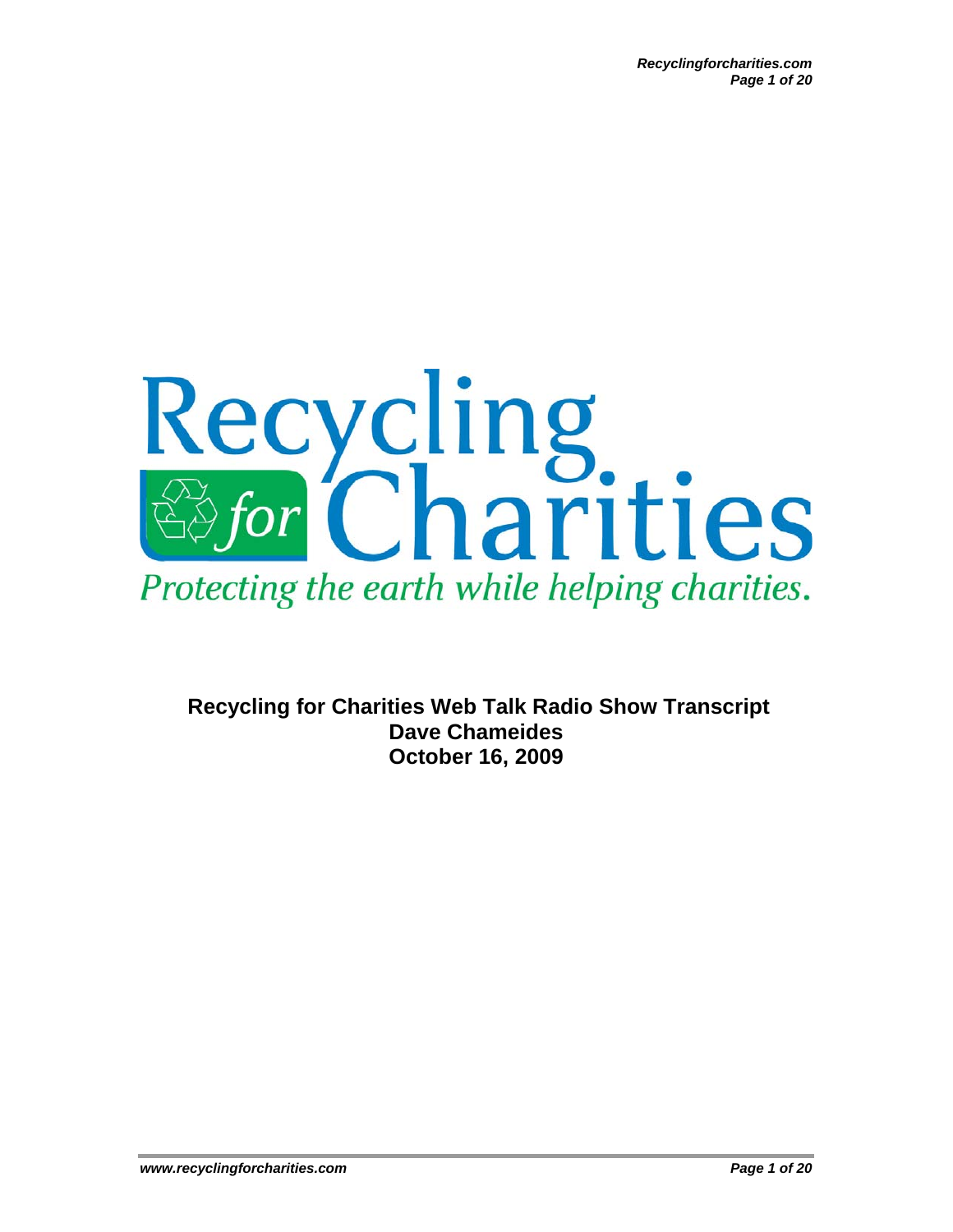*Dwight Zahringer:* Thanks for tuning in to another edition of the Recycling for Charities podcast radio show. Hi. I'm Dwight Zahringer, chairman and founder of RecyclingforCharities.com. We're a  $501(c)(3)$  nonprofit organization that allows individuals, organizations, and charities the opportunity to recycle their old cell phones, PDAs, mobile Palm Pilots, digital cameras, iPods, and iPhones for a value that is then donated to themselves or the charity of their choice. Not only is Recycling for Charities acting as a medium to raise funds for charities, but our organization also helps individuals protect the environment as well. Helping to preserve the environment for generations of the future is an important responsibility for which everyone should be held accountable. Unfortunately, until recently, legitimate wireless recycling efforts and programs were far and few in between. That's why I recreated RecyclingforCharities.com. It allows every individual to go online, choose the charity of their choice, donate their item, and make sure that charity receives funds, while making sure their donated item is recycled properly to protect the earth. We're committed to recycling all of these products, and we strive to recycle or refurbish as many of the units we receive. Each week on the Recycling for Charities podcast radio show, we'll be talking to different individuals who are leaders in keeping the earth green and friendly, and helping charities along the way. We'd love to hear from you, and hope you enjoy what you hear. Let's keep the earth green and friendly, and make sure you recycle all your old wireless products at RecyclingforCharities.com. *[Music] Dwight Zahringer:* Welcome to another edition of the Recycling for Charities podcast radio show. I am Dwight Zahringer, founder of Recycling for Charities, where we recycle wireless products to give back to charities while taking care of the environment. Every week, we like to talk with another individual or organization who also keeps the environment's best interests on the forefront of their everyday lives.

And we've got an exciting person who's been featured all over the place. Give me a second to actually kind of illustrate this to you.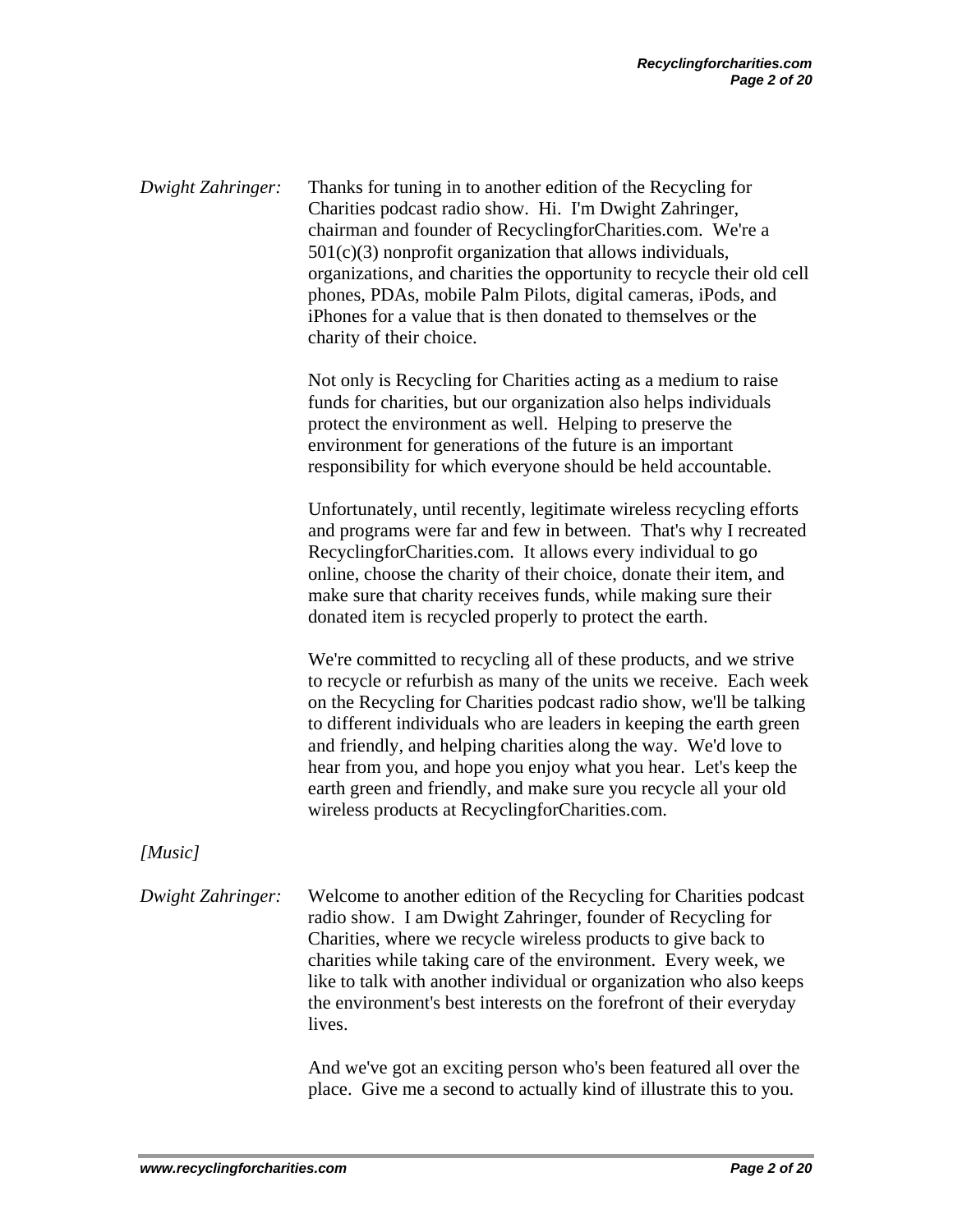|                   | Dave Chameides. He is an activist who promotes conservation and<br>living a more sustainable lifestyle. This gentleman put together<br>over a year ago a blog and documented how he went 365 days<br>without throwing out any trash and contributing to landfills and the<br>overall dirtying of the environment.                                                                  |
|-------------------|------------------------------------------------------------------------------------------------------------------------------------------------------------------------------------------------------------------------------------------------------------------------------------------------------------------------------------------------------------------------------------|
|                   | Quite a fascinating feat. He's here to talk with us today. He's been<br>featured in <i>Time</i> magazine and ABC News, among numerous,<br>numerous press - not only locally and nationally, but around the<br>world.                                                                                                                                                               |
|                   | He also has a seminar in sustainability that's called Chasing<br>Sustainability, and contributes weekly to a column on Care II. All<br>of this took place in his California home, basically the initiative<br>tackled the idea of recycling and other environmental issues. So<br>Dave, thank you for joining us today to talk a little bit more about<br>everything that you did. |
| Dave Chameides:   | Well, thank you for having me. It's an honor. I love what you<br>guys are doing.                                                                                                                                                                                                                                                                                                   |
| Dwight Zahringer: | Appreciate it. Thank you very much. So we understand your<br>nickname is Sustainable Dave. Where did this derive from?                                                                                                                                                                                                                                                             |
| Dave Chameides:   | I want to give you some really great story, but the truth of the<br>matter is it's not. I was looking for a website before this whole<br>thing started, and I was coming up with all these like, the<br>Trashinator, and I couldn't think.                                                                                                                                         |
|                   | And this friend of mine at work said, "You know what we call you<br>at my house?" And I said, "What?" And she goes, "Sustainable<br>Dave." And I went, "Wow, that actually kind of has a ring to it."<br>And the funny thing is that was just the website I made,<br>SustainableDave.com and .org or whatever. I bookmarked them.                                                  |
|                   | And then like the second or third day of January, this local radio<br>station here in Los Angeles, local morning DJ show, standard<br>guys.                                                                                                                                                                                                                                        |
| Dwight Zahringer: | Sure.                                                                                                                                                                                                                                                                                                                                                                              |
| Dave Chameides:   | Picked up on it, called me up, and you know, they put you on hold<br>beforehand to make sure your phone's working or whatever. And I<br>said, "By the way, just so you know, my last name is Chameides,"<br>because it's spelled a little weird. And she goes, "Oh, I don't care<br>what your last name is." I was like, "Okay, well, I just thought if                            |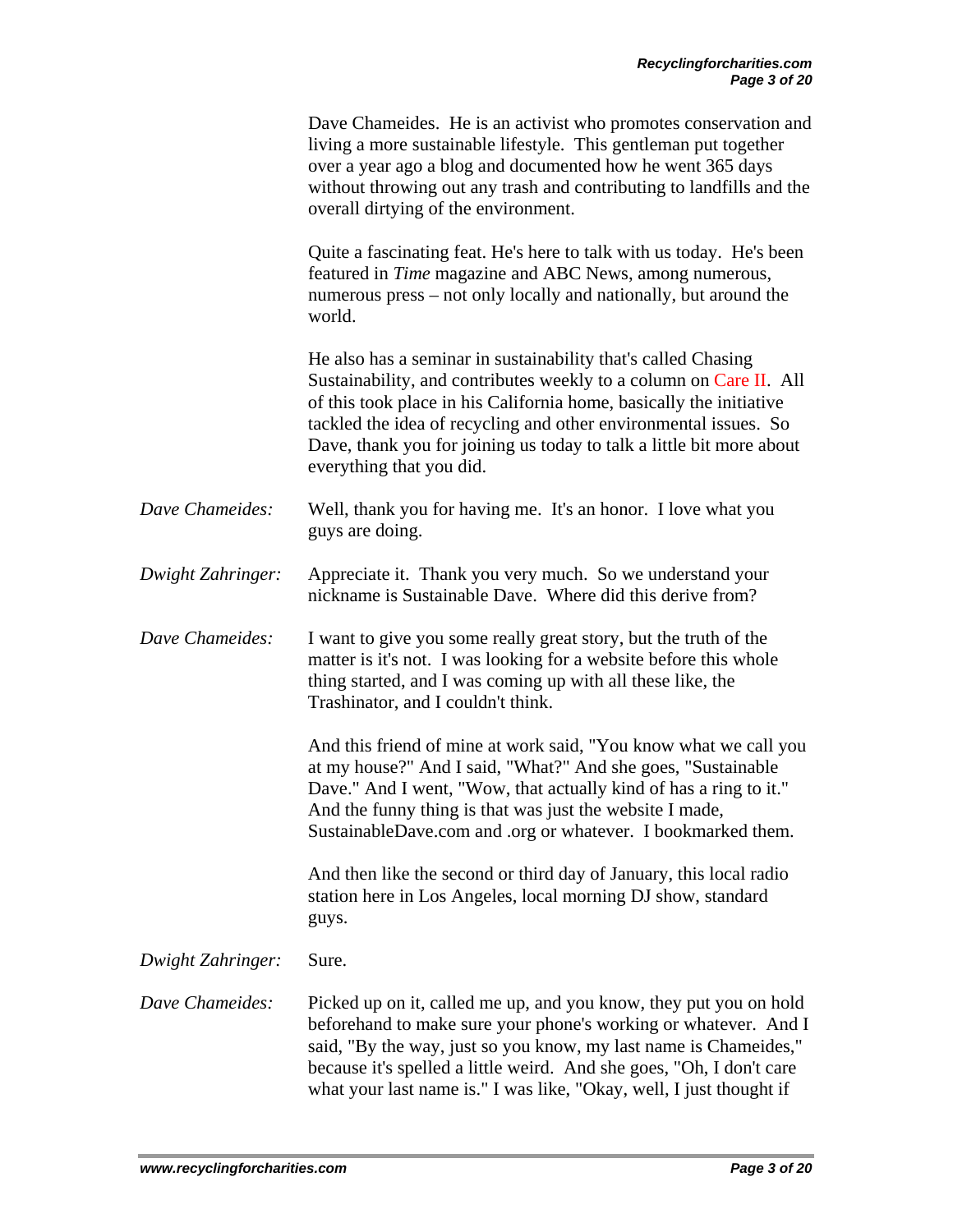they wanted to call me that." She goes, "No, no. You're Sustainable Dave." And then she clicked off.

 And then within ten minutes, I was suddenly this entity that has kind of like grown into its own life.

*Dwight Zahringer:* Well, that's cool. That's very, very cool. Hey, briefly explain why you decided to save trash for an entire year, and I guess what were the entire goals that you believe in that by completing this you accomplished what you set out to do, so give us the background on that.

*Dave Chameides:* Yeah. Absolutely. I mean, I'll be perfectly honest. I didn't think it through completely at the beginning of this, and it was sort of just something – I was sitting with a friend, October of 2007. We were having a beer or whatever, hanging out and I went to throw something away, and we started talking about throwing something away, and where was away.

> And it was this, it really was kind of like throwing it over your shoulder, because while you're putting it in your little kitchen bin, and you're taking it out to the black bin outside, it's disappearing, and you assume it's being taken care of, but you really have no idea. And more importantly, you have no idea how much you're making.

So then in sort of like jokingly – he was like, "Well, if away was the back yard, you'd change your things – you know, your ideas." And then I thought, "Well, what if it was down – like what if it was in my basement?" And I have a very small basement. You know, wouldn't I be forced to like really confront some things?

And so I thought I'll do it. By the way, I should point out, I saved all my trash. I also saved all my recycling, and a lot of people ask about that. And the reason is because recycling is definitely better than throwing something away –

*Dwight Zahringer:* Sure.

- *Dave Chameides:* but it takes energy. A lot of things are down-cycled. They're not recycled.
- *Dwight Zahringer:* Sure.
- *Dave Chameides:* So in a way, it's a little bit of a crutch, because I think it's definitely better to buy something that's recyclable than not, but it's also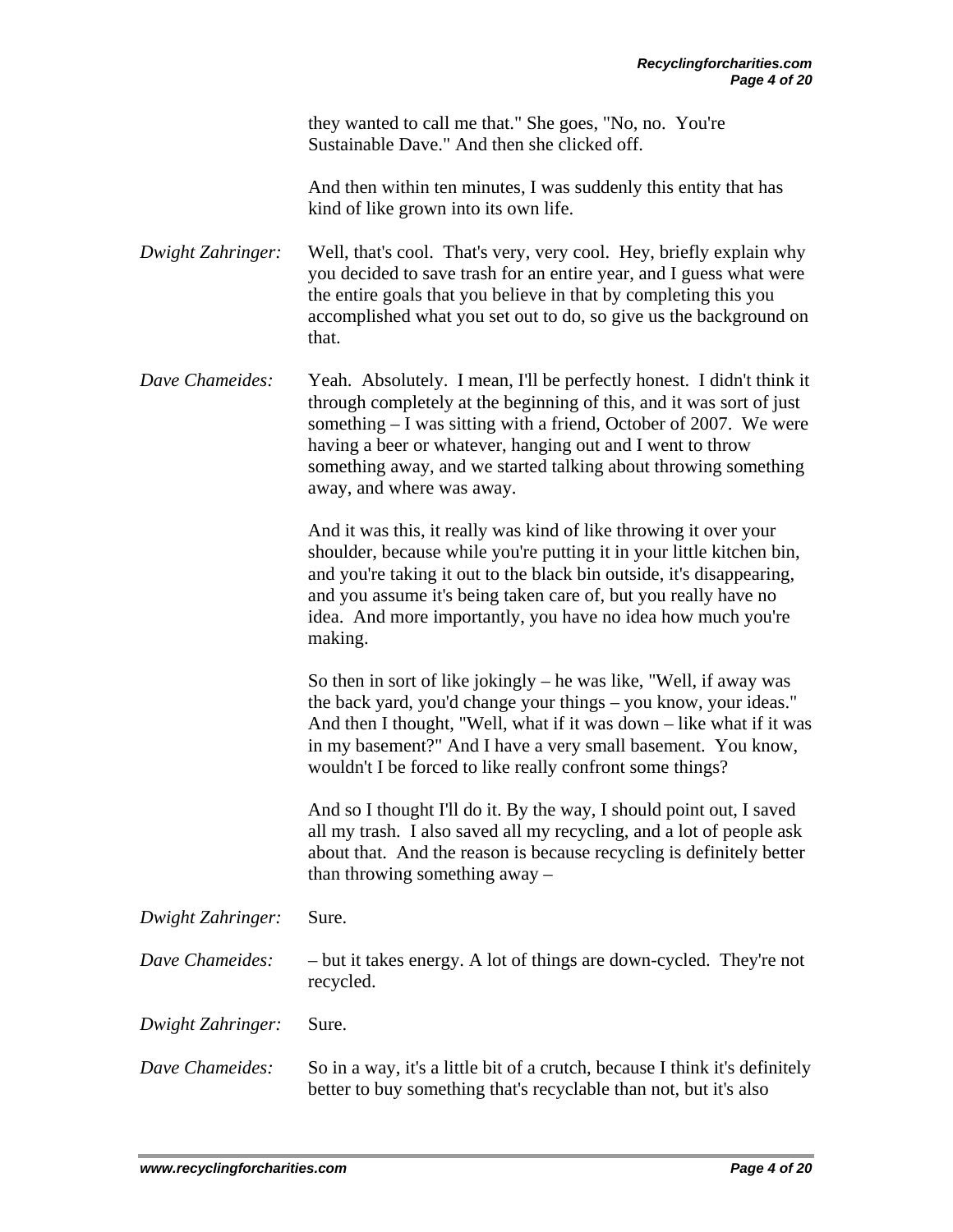better to not buy something in the first place than to buy something's recyclable. Not needed, or buy something that you can reuse or something.

*Dwight Zahringer:* Helps to save money, too.

*Dave Chameides:* Absolutely. Yeah. I mean, there's so many good reasons for it. So I think that like this concept of, well, it's recyclable, so it's okay, I think it needs to be tweaked a little bit, because it's sort of  $-$  it's recyclable, it's better than what it could be, but maybe there's a better thing than that, you know, in the first place.

> So really, at first, I started thinking like, this is going to be out of control. At the end of the year, I'm going to haul it out, and I'm going to look at how bad we are. And after about the first month, I realized that what was happening, as things went down there, I was making changes in my purchasing habits, because I was thinking, well, I don't have that much room, and my wife's going to get angry at me if it starts coming up the stairs. So I have to start making changes on this, that, and the other.

And then I realized I was really sort of like keeping it down. So I thought, well, let me change sort of the gist of this, and see how little I can create, but still live like a normal guy, where if you come over for dinner, other than having a weird conversation, you won't know that anything's really that different.

And so by the end of the year, I'd only made 28.5 pounds of trash, compared to the average American, which is 1,600.

*Dwight Zahringer:* Wow.

*Dave Chameides:* And you know –

*Dwight Zahringer:* Now Dave, let me just kind of lift off some different stats here from your website. Over the period of a year, and this is in 2008 –

*Dave Chameides:* Yep.

*Dwight Zahringer:* – you went ahead and collected 28.5 pounds of trash. I want to come back to that. Plastic bags, four pounds. E-waste, electronic waste, which us at Recycling for Charities care a lot about, 12 pounds of that. Paper recycling, 69.5 pounds. Cardboard recycling, 19 pounds. Miscellaneous, 26.5 pounds. Two fiftyseven bottles and containers. I like this part. Magazines, printed material, 28 pounds. And you took them to a hospital, so you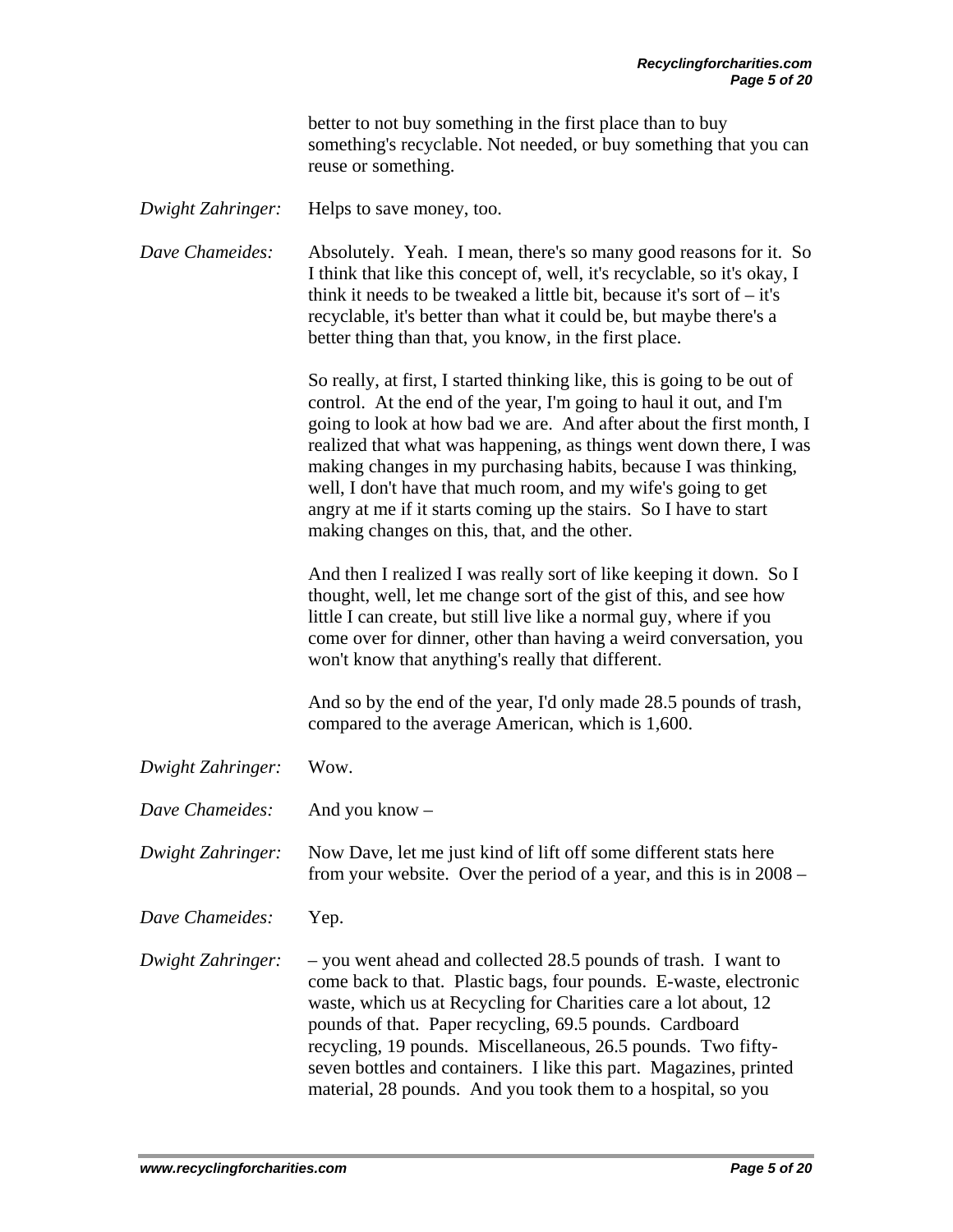passed them back out. That's great reuse. That's the first form of recycling.

 Eight cans of paint. Can't get rid of those cans of paint. And nine pizza boxes. Two comments on this.

| Dave Chameides:   | Yep.                                                                                                                                                                                                                                                                                                                                                   |
|-------------------|--------------------------------------------------------------------------------------------------------------------------------------------------------------------------------------------------------------------------------------------------------------------------------------------------------------------------------------------------------|
| Dwight Zahringer: | One, how is that you only consumed nine pizzas in a year? That<br>seems awfully light.                                                                                                                                                                                                                                                                 |
| Dave Chameides:   | You know what's really funny is towards the end, and I put the<br>pizza boxes separately just because – physically because they're<br>large, so I had them in a separate part. So I was like, all right,<br>whatever. A lot of people have asked that. And we consumed a<br>lot more than nine pizza boxes, but I have a really big worm<br>composter. |
| Dwight Zahringer: | Oh.                                                                                                                                                                                                                                                                                                                                                    |
| Dave Chameides:   | And the cardboard from the pizza boxes goes into the worm<br>composter. It just takes time.                                                                                                                                                                                                                                                            |
| Dwight Zahringer: | Sure.                                                                                                                                                                                                                                                                                                                                                  |
| Dave Chameides:   | So that – the nine pizza boxes was what I was left with at the end<br>of the year. They have since actually gone to the worms, so they<br>have been disposed of. But you sort of have to figure out where<br>you cut the line, and you know, that was -                                                                                                |
| Dwight Zahringer: | Yeah. Yeah. Absolutely. Absolutely.                                                                                                                                                                                                                                                                                                                    |
| Dave Chameides:   | And we ate a lot more pizza, though.                                                                                                                                                                                                                                                                                                                   |
| Dwight Zahringer: | We're talking about almost 70 pounds of paper. Or let's do the<br>math here. I mean, 70 and 20, so we're looking at 90 pounds<br>overall of paper and cardboard. What did that mostly contain?<br>What are those derived from?                                                                                                                         |
| Dave Chameides:   | Yeah. Most of that $-$ well, the cardboard $-$ I'm trying to think.<br>The cardboard is mostly like cereal boxes and that kind of<br>cardboard, that kind of stuff. I'm trying to think off the top of my<br>head, I can't think of other – like a cracker box, like that kind of<br>cardboard. It's mostly that.                                      |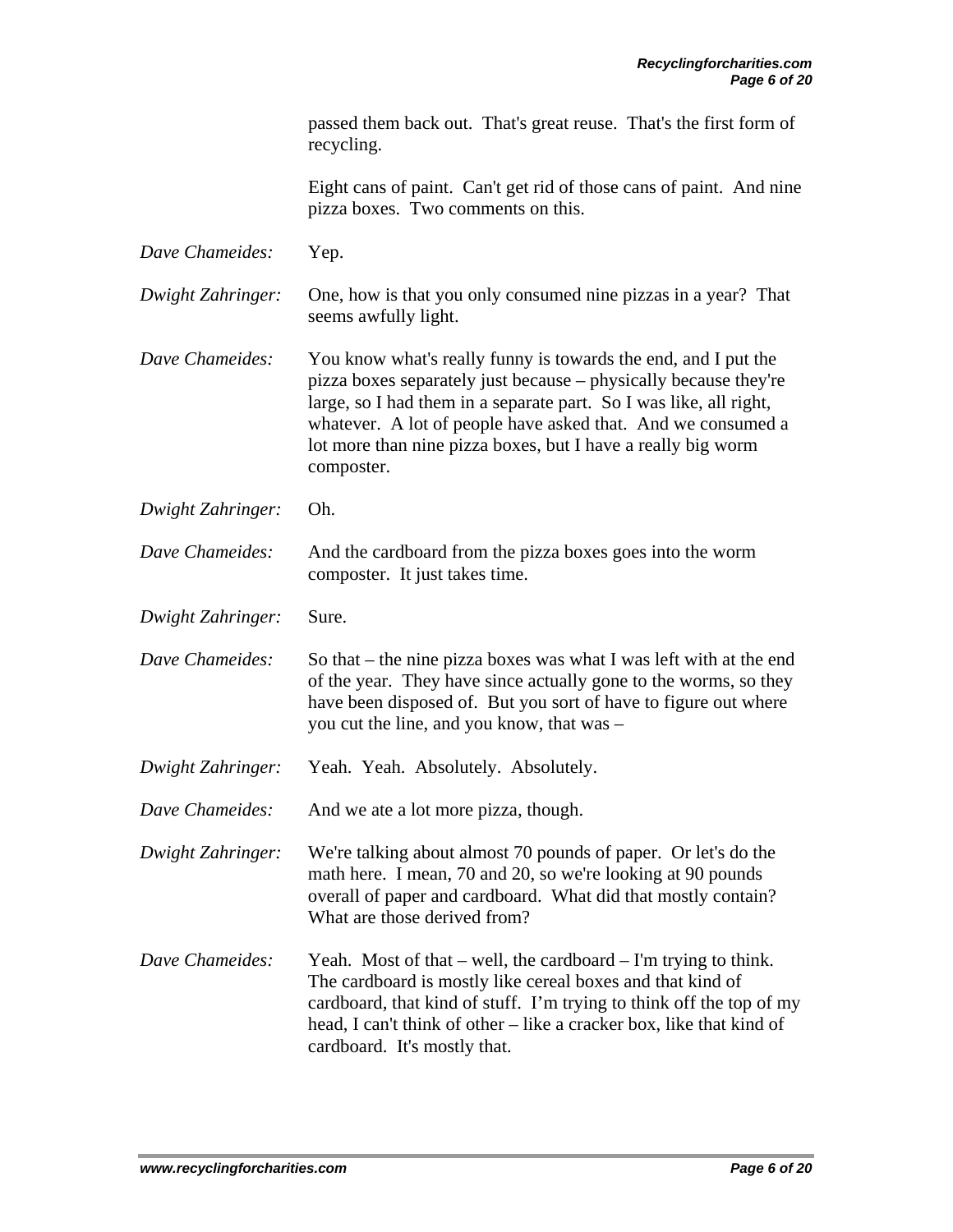|                   | And the paper, most of the paper was mail, which I got down<br>significantly. Now the amazing thing is $-$ now first of all, I forget<br>the number you said, 69 pounds or whatever it was. That's not<br>how much I got through the year, because I also feed the paper to<br>the worms. So during the year, the worms would get whatever<br>they could eat, and then the rest would go into there. So that's<br>what I had at the end of the year. That has since almost all been<br>gone through and fed to the worms. It's just, again, it takes time<br>they have little teeth. |
|-------------------|--------------------------------------------------------------------------------------------------------------------------------------------------------------------------------------------------------------------------------------------------------------------------------------------------------------------------------------------------------------------------------------------------------------------------------------------------------------------------------------------------------------------------------------------------------------------------------------|
|                   | But I cut my mail down to the point where I get almost no mail,<br>and yet I still had 69 pounds of mail. So that shows you that if the<br>average person out there who doesn't cut down their junk mail is<br>saving all of their stuff, imagine how much they've got. They've<br>got 400, 500, 600 pounds of it by the end of the year. It's crazy.                                                                                                                                                                                                                                |
| Dwight Zahringer: | That is unbelievable. Family and friends. What was their initial<br>reaction, about basically turning your little, small, cubbyhole<br>basement into a personal landfill?                                                                                                                                                                                                                                                                                                                                                                                                            |
| Dave Chameides:   | Yeah. My wife is a saint, and she deserves a lot of praise for<br>putting up with this. As I've told people, if I'm willing to do this,<br>it's obviously not the first wacky idea I've come to her with, so<br>she's sort of used to left field things coming at her. She was pretty<br>cool with it. She basically said, "Look, if we get vermin or it starts<br>to stink, it's over." And I said, "Look, I don't want to cause any<br>health problems."                                                                                                                           |
|                   | It was interesting, because as it would progress, I would go, "Oh,<br>you know, I just found this new way to get around the fish wrapper<br>at the store when we go to get fish. And I just found a way to get "<br>You know, I thought of this idea to get rid of like coffee bags, and<br>you know, things like that.                                                                                                                                                                                                                                                              |
|                   | And she got very much into it as well, going, "Oh, I have an idea."<br>She wouldn't be going down to the basement with me, but she'd be<br>adding ideas as well.                                                                                                                                                                                                                                                                                                                                                                                                                     |
|                   | My kids are five and seven. I don't know how completely they<br>understood it, but they for a while were bringing things home from<br>school, like wasn't even theirs, going, "Here, Daddy. This is for<br>the basement." That's really wonderful that you want to be part of<br>this, but I've got enough going down there as it is.                                                                                                                                                                                                                                                |
|                   |                                                                                                                                                                                                                                                                                                                                                                                                                                                                                                                                                                                      |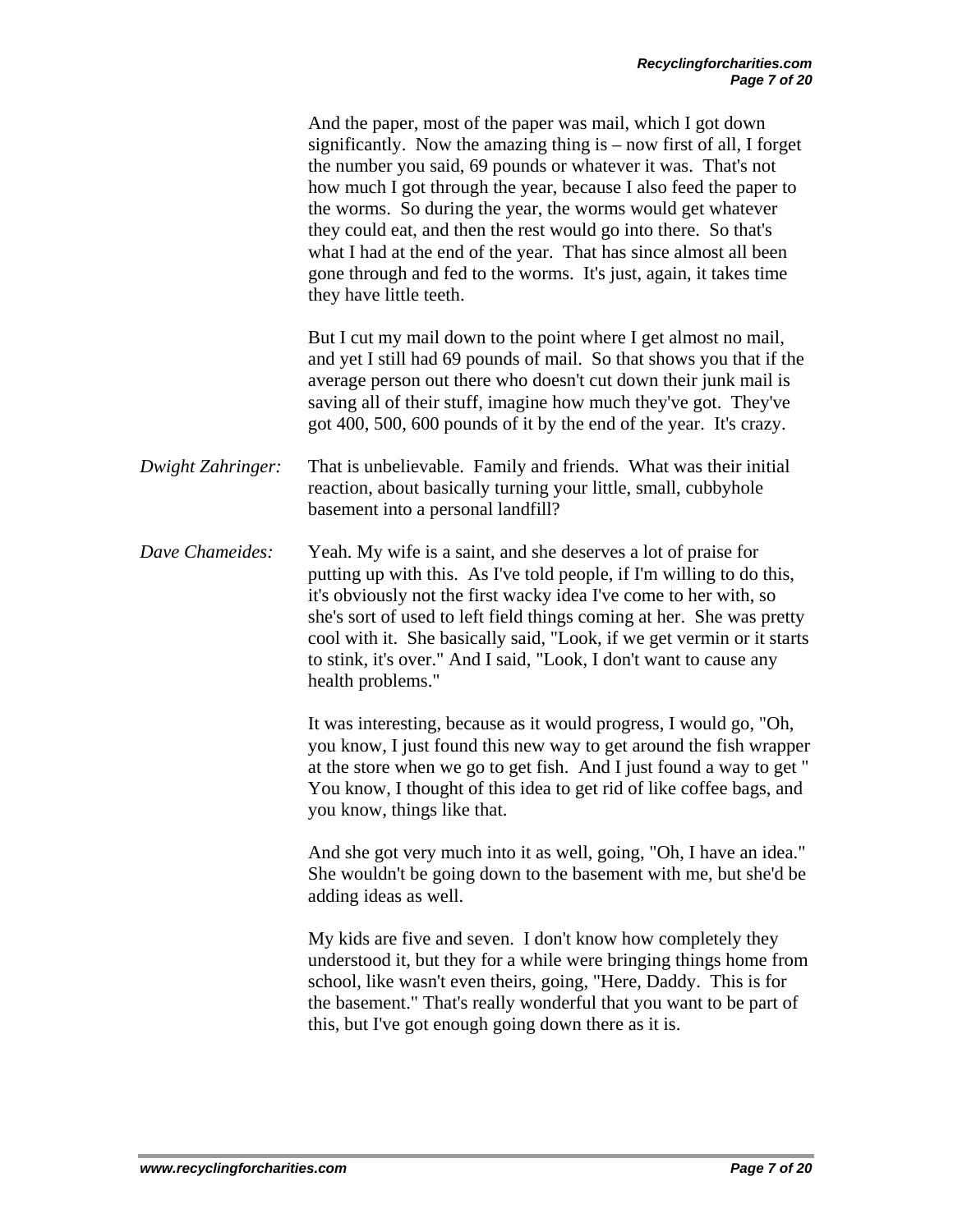*Dwight Zahringer:* Yeah. That's great. It's almost like you're raising them as they always say, the age-old saying, it all starts at home. So you're raising your children this way.

*Dave Chameides:* And by the way, 100 percent of this is about my kids, because I want them, number 1, to learn by seeing an example. Like for instance, their idea of a piece of paper is that you use it till it's done on every side, and then you shred it up and feed it to the worms. So like their concept – we will go out to a store, and if I don't happen to have my bag with a little towel in it for drying your hands when you wash, they'll take a paper towel, and they'll say, "Here, Daddy. This is for the worms." And then I of course get stuck with a wet paper towel in my pants pocket.

> But that's their reality. So it's pretty amazing how quickly they got it. And I also had very specific rules that I followed, like when I was out with my kids alone, any garbage that they created or recycling was mine, because essentially I'm making their choices for them. So you know, if they got a candy or whatever, the wrapper went downstairs.

> My friends, it varied. Some were just like appalled. Some thought it was fascinating. And some actually sort of joined in on the effort and did little things on their own. But for the most part, I think everybody who talked to me and everybody who came to the basement, which was like a thoroughfare through there. It was wild, and still continues to be, oddly enough.

 They expected to go down there, and it just to stink and be this rat infested whatever. And it wasn't. And so when they saw that, and they saw the worms, and they saw what I was trying to do, I think most people came around to like, "Okay, this isn't insane. This actually is kind of sane, in and of itself."

- *Dwight Zahringer:* Yeah, you're touching on a point there. I want to refer to it as your little army of recyclers that you're feeding continuously. A lot of people may not be familiar with that entire process of composting and harvesting your own worm farm to take care of a lot of that for you. I guess touch a little bit on that. And that seems to be a big part of all this.
- *Dave Chameides:* Oh, absolutely. The thing is, when I first thought of this, I was like, "What am I going to do with food scraps?" Because that's obviously a big part of things that go in the garbage, unfortunately. And you know, I had been thinking about starting composting. And I thought, "Well, okay. This is the time to do it."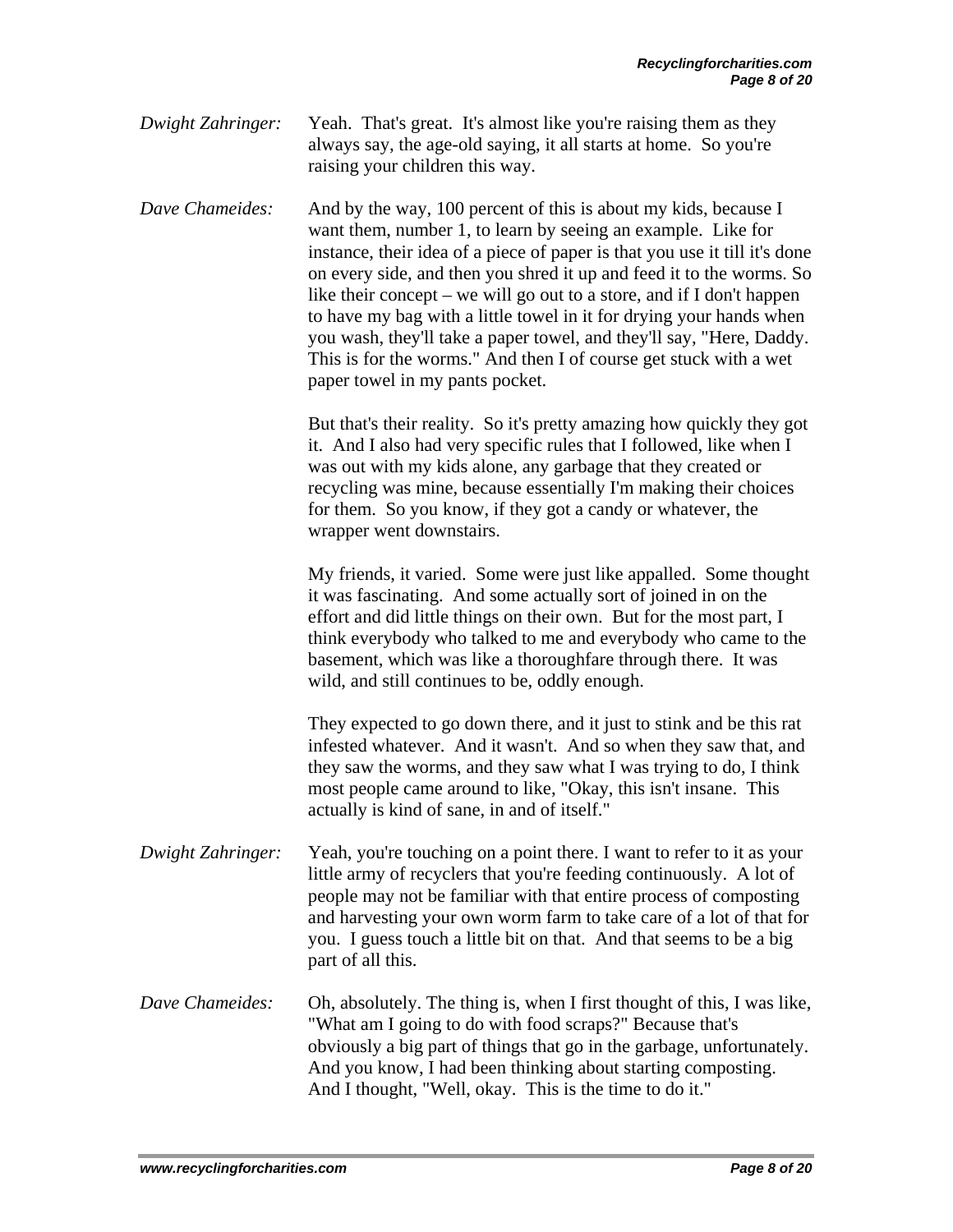|                   | I have a sort of tray tiered compost system, and I'd say it's two feet<br>by two feet by depending on how many trays you have two or<br>three feet high. So it was in my basement. I mean, how easy is<br>that? I know someone who has one in his kitchen. He's built it so<br>it looks a little nicer.                                                                                                                                                                                                                                                                                                              |
|-------------------|----------------------------------------------------------------------------------------------------------------------------------------------------------------------------------------------------------------------------------------------------------------------------------------------------------------------------------------------------------------------------------------------------------------------------------------------------------------------------------------------------------------------------------------------------------------------------------------------------------------------|
|                   | But it's actually an unbelievably easy thing to do. And it's like,<br>why are you going to throw away all of this food that actually has<br>nutrients, and you can turn it into castings to put back into the<br>earth, or sell if you want? When there's such a good and another<br>opportunity to deal with it.                                                                                                                                                                                                                                                                                                    |
|                   | I mean, there's a statistic that I read that 50 percent of all the edible<br>food in the United States is thrown away every day. Now most of<br>that is restaurants and past due on supermarket shelves.                                                                                                                                                                                                                                                                                                                                                                                                             |
| Dwight Zahringer: | Oh, I wouldn't doubt that at all.                                                                                                                                                                                                                                                                                                                                                                                                                                                                                                                                                                                    |
| Dave Chameides:   | Yeah. I mean, it's horrible. And if you don't agree with it go hang<br>out in a restaurant and just look at what comes off of people's<br>plates, that needs to change. I'm not saying that should continue.<br>But at least if we're going to be doing that for the meantime, like<br>why not put or have all worm composters in the back of every<br>restaurant and put this stuff back into the soil, and have the soil be<br>able to grow more. It's just the whole system that we live within<br>just doesn't make a lot of sense. And part of what I tried to do was<br>maybe sort of shed some light on that. |
| Dwight Zahringer: | Dave, you got a lot of press pickup nationally, ABC News, New<br>York Times, and so on. You mentioned you didn't expect it to take<br>off like that. Why do you think there was so much interest in this?<br>Is it because there's a real desire to change things? Or is it just sort<br>of the novelty of it that would make an interesting story with a<br>green spin, sort of a feel good, but do you think there's a real<br>interest in people changing the way they live daily? Or is just sort<br>of the novelty of it?                                                                                       |
| Dave Chameides:   | Well, I think the story was picked up because of the novelty. I<br>mean, most of the headlines were, "Man Keeps Trash in Basement<br>for a Year." I know a lot of people who tuned in were expecting<br>what you would think to expect off that headline.                                                                                                                                                                                                                                                                                                                                                            |
| Dwight Zahringer: | Yeah. Like you were a hoarder, and -                                                                                                                                                                                                                                                                                                                                                                                                                                                                                                                                                                                 |
| Dave Chameides:   | Exactly.                                                                                                                                                                                                                                                                                                                                                                                                                                                                                                                                                                                                             |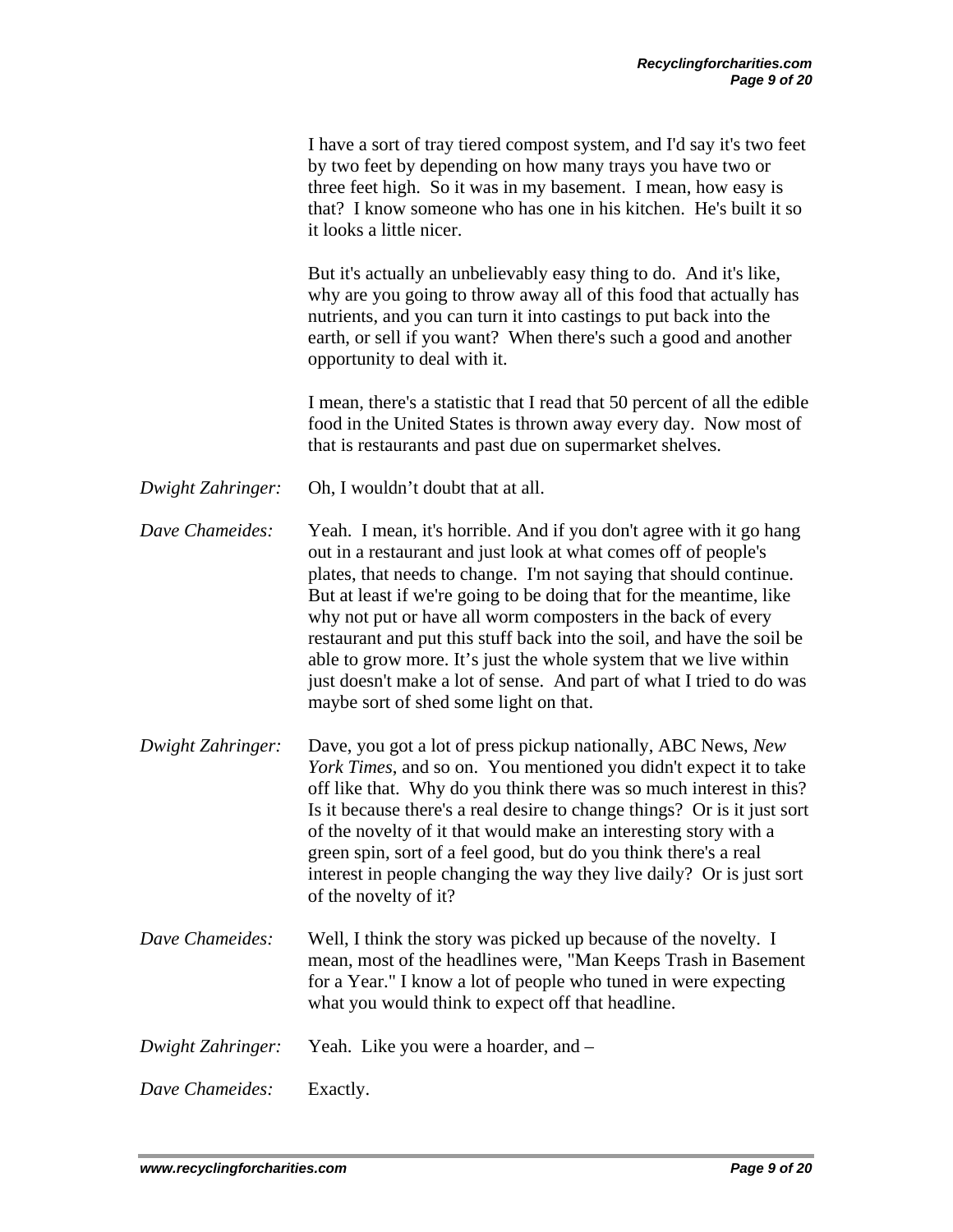*Dwight Zahringer:* – all this old food, and just garbage and junk.

*Dave Chameides:* But interestingly enough, as things went on the general people who would show up at my house, and I'm talking from the local radio station to *Good Morning America*, it all went the same way. It's like, okay, you're kind of wacky, and then, wait a minute. Okay. We're talking a little bit – you're a little bit normal. Oh, this is interesting. You're not like creating some big public health hazard. Oh, my gosh. You actually have like some interesting information that I didn't realize, you know, that you can talk about.

> So it sort of became like I think people showed up for the sort of car accident mentality, if you will, of it, and hopefully found that there was something more to it, and that I was actually doing this for some real reasons of simply that we especially in America live in this shell where we're not completely honest about what we're doing.

 Our trash happens to go to Punta Hills landfill, which is the largest landfill in the United States. I think there's one in Denver that may be eclipsing it, but I'm not sure. They get 13,000 tons of trash every single day.

*Dwight Zahringer:* Wow.

*Dave Chameides:* I mean, that's just astonishing. And I've been there. They actually recognized me when I went there, and it was funny, because like a bunch of the people came out to meet me. I was like this trash celebrity.

> And they took me on a tour of the place, and you just watch these trucks coming in and coming in and coming in. The place is going to close down in seven years, and all of our trash is going to go on trains 200 miles away to Arizona, where it's going to be put into another hole. And when that hole is filled, it's going to go somewhere else.

> And you just look at this just on a very simplistic level, and you go, this just doesn't make sense. It makes no sense whatsoever. And the only reason why we don't have to deal with it is because we live in this huge country. But if we lived in places like Europe, where, Naples had a garbage strike, and was –

*Dwight Zahringer:* Yeah.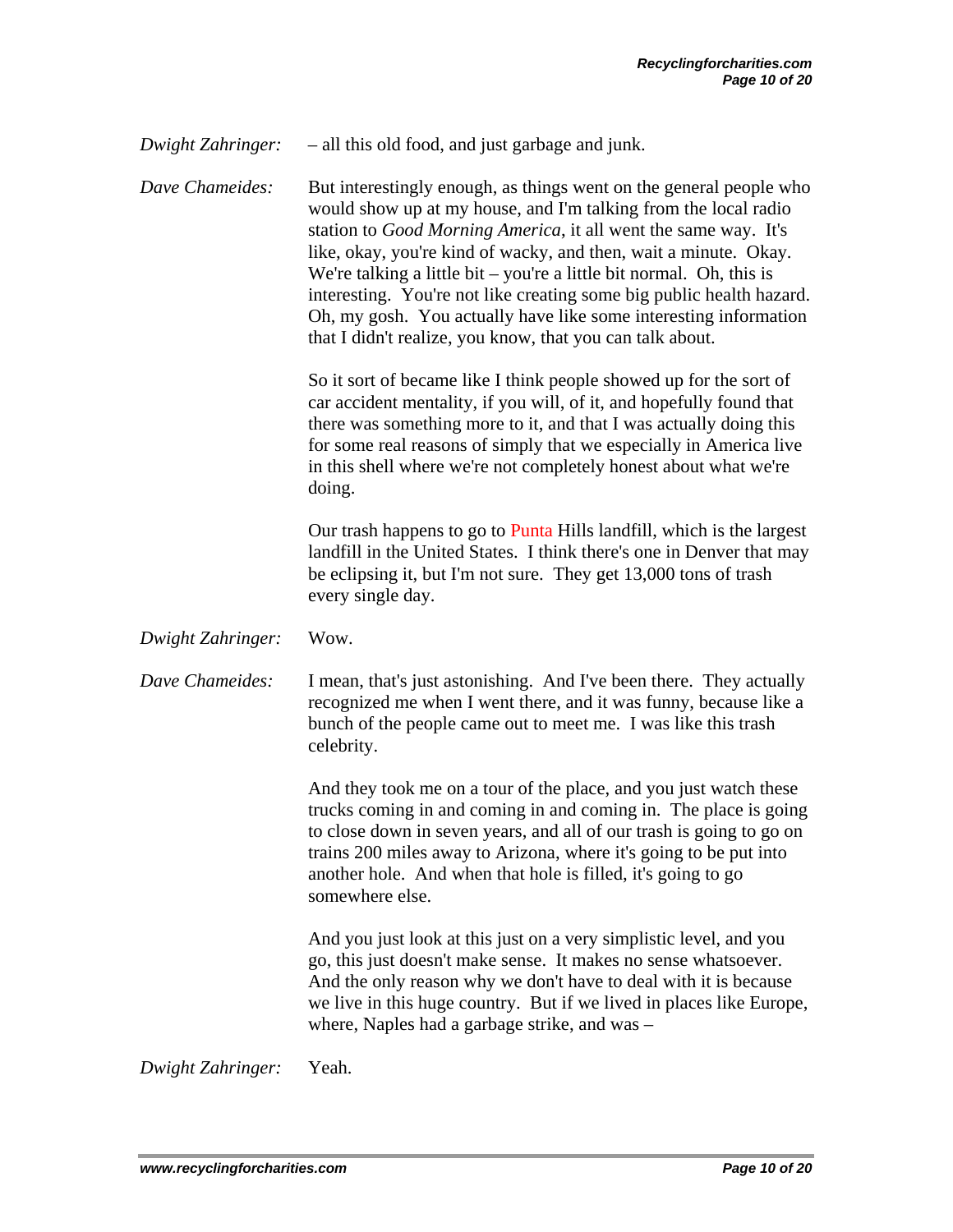- *Dave Chameides:* two stories high in garbage for months, you've got to pay attention to this. So I think that we have a responsibility to be connected to what the consequences of our actions are, and not because of bad reasons, but we don't sort of make those connections too often. So my hope was just to make the connections, and hopefully a lot of people sort of picked something up from it.
- *Dwight Zahringer:* Yeah. But Dave, I mean, think about it, though, too. I mean, if that landfill fills up and we have to move over into Arizona, think about that we could start creating mounds along the border to separate Mexico from the United States, and then they couldn't climb them, because they would be toxic.
- *Dave Chameides:* There is a possibility there.
- *Dwight Zahringer:* I'm just joking.
- *Dave Chameides:* that.
- *Dwight Zahringer:* So you made an obviously a very dedicated effort in this. But what are some simple ideas or suggestions that people can do, you know, to get started?
- *Dave Chameides:* Well, I mean, there's so many. I mean, my big one, which I think is so huge in this country, is to stop drinking out of plastic water bottles. I mean, if you live somewhere where you don't have access to clean water, obviously, you have to have water. But 99 percent of this country has clean water coming out of the taps.

And what I always tell people is like if you have soda or beer or juice or whatever you happen to like to drink coming out of this magical fountain in your wall in the kitchen and it cost you pennies a gallon, and then someone started selling it to you for \$2.00 a liter, would you really go out and buy it?

*Dwight Zahringer:* I want to interject, though, too, right now for our listeners that are in Michigan, the State of Michigan, our government is slated to shut down because of a huge budget deficit actually this evening, September 30th, 2009. And one of the ways they're imposing to manage the budget for the next fiscal year is to actually impose a tax on plastic water bottles of \$0.05 a container, which I do believe is a very smart idea.

> But that just goes to show you to the extent of just like you're saying here, Dave, I mean, this can be eliminated. But now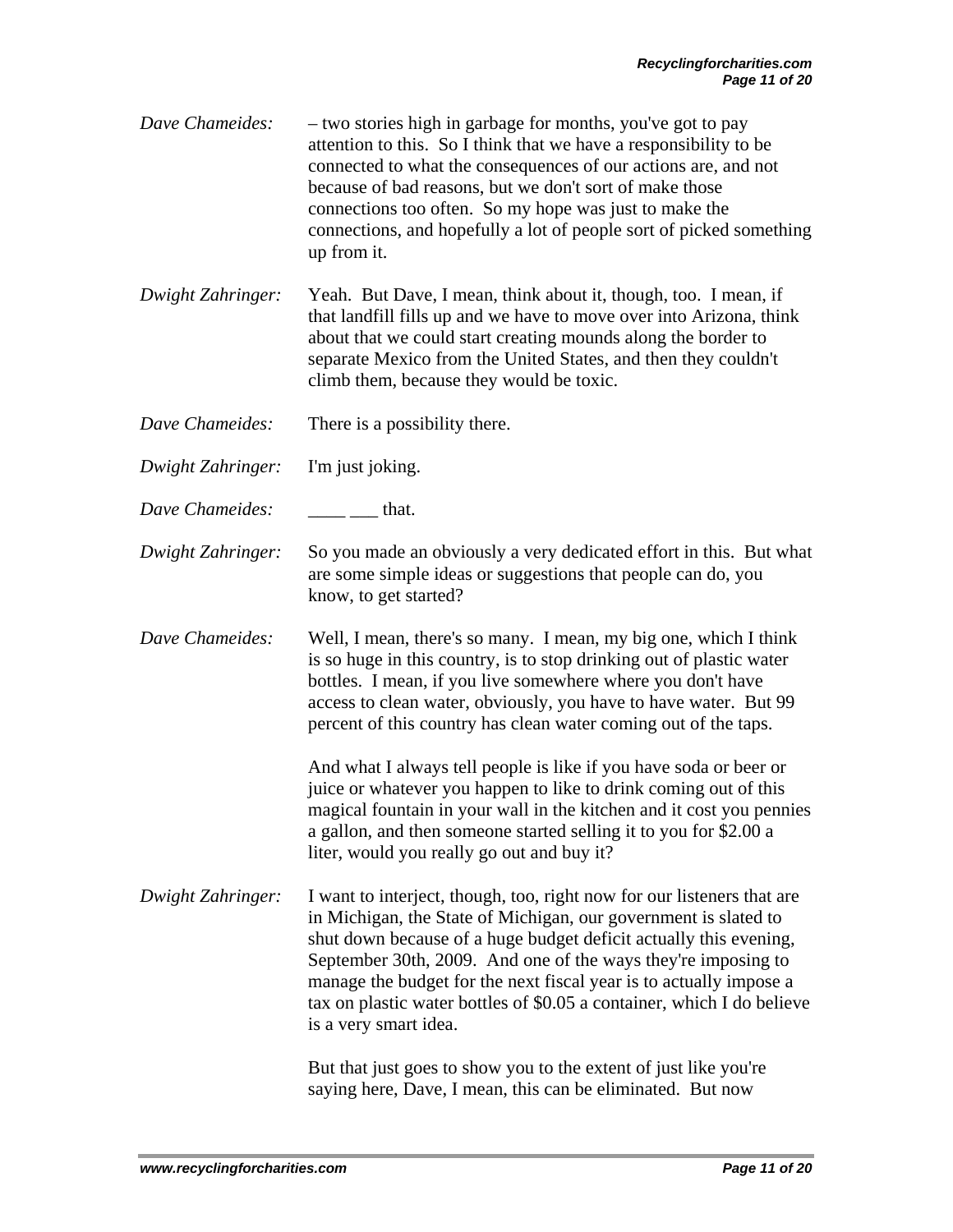government might see that you're actually making a statement that's eliminating a revenue source.

*Dave Chameides:* Yeah, I guess so. I hadn't thought about that. But it's interesting. It's like, okay, so now it'll be they'll tax cigarettes and plastic water, so the two of those will be in the same, the two of those will be in the same boat.

> But that one just kind of amazes me. And not to mention the fact that studies have been done to show that, the water in a lot of these water bottles is not clean. No one regulates most of it, if it crosses state lines. It's just there's so many reasons not to.

 I mean, another really simple one is, people who drink coffee, most people don't know this. If you buy coffee in the store, they give you \$0.10 back if you bring your own mug, or your own travel mug or whatever. If you buy one of those, it's going to pay for itself, and it's actually going to make you money. You won't be part of the 1.5 billion coffee cups that went into landfill from Starbucks alone last year.

 There's two simple ones. Obviously million plastic bags enter landfills in this country every minute. So since we've started talking, what is that? You know, 15 million or something like that?

*Dwight Zahringer:* Yeah.

*Dave Chameides:* I mean, that's just astonishing. And that's petroleum. Those things break down, they get into the ground water. If you buy a bag now before most of these places-cities start imposing bans, most places will give you like \$0.05, \$0.10 back for bringing your own bag. So those will pay for themselves and they'll make you money.

> So I've just given you two ways that over time you'll actually make money, and you'll decrease your imprint. There are also all these places, I happen to use one, it used to be called Green Dimes; now it's called Tonic. But there are a bunch of these places. You can stop your junk mail. I mean, who wants junk mail? You know? It uses a tremendous amount of energy to get to you. It uses trees. It uses water.

> And it's a nuisance. I actually am a big proponent – you know how there's a do not call list?

*Dwight Zahringer:* Yeah.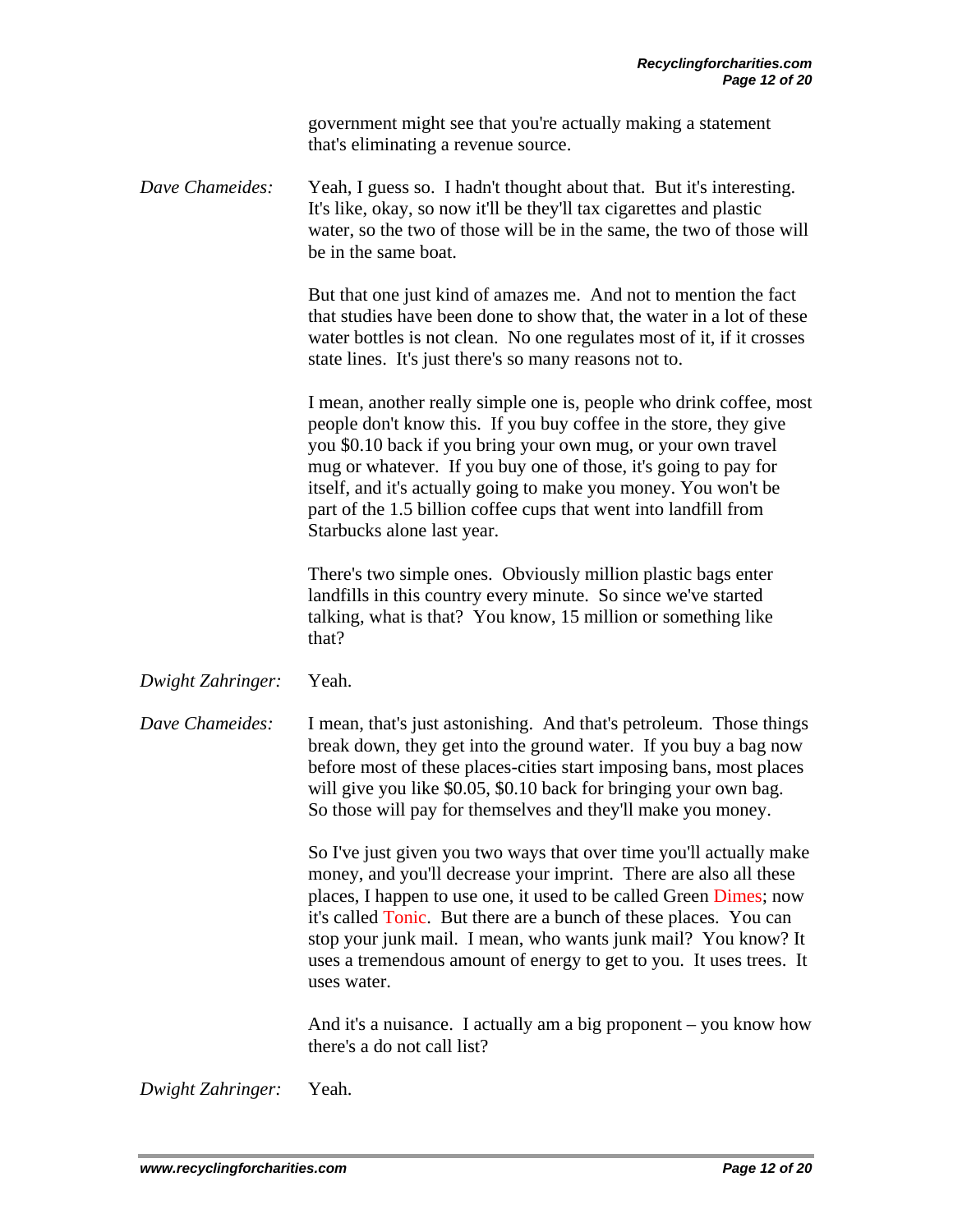| Dave Chameides: | Why is there not a do not send list? Why is it my job to tell a |
|-----------------|-----------------------------------------------------------------|
|                 | company, please don't send me the stuff I don't want? Why is it |
|                 | not their job to find out if I want it in the first place?      |

*Dwight Zahringer:* Yeah.

*Dave Chameides:* That just – doesn't that make sense? I mean, another really simple one, I have a backpack. I carry a lot of stuff around. And I carry a little toothbrush travel container, holder, and I have a little metal knife, fork, and spoon in there. And I just carry that around, so if I'm eating out somewhere, I never have to use plastic knives, forks, or spoons, because why do I want to use something for five minutes that's going to go in a landfill for 5,000 years?

> And I also have a little foldable bowl that I carry with me. A lot of people go, you know, that's crazy. And I'm like, you know what? Empty out your bag right now. How much stuff do you have in there that you don't need? And this actually will make a difference.

 And I don't kid people, especially when I give my talk. The things that I'm doing are not going to fix the world. There are still so many problems. But at least I can walk around and say, "You know what? I'm saving money. I'm not part of the problem. I'm doing the best that I can under these situations, and I'm going to hopefully do better, you know, in the future."

 But I think it's about personal responsibility. I can't fix the world, but I can fix myself.

*Dwight Zahringer:* Sure. You know, it sounds like you definitely have created your legacy for your family and your friends, and those close to you, and definitely made your notch in life, of society. So I think you got your name in the record books there, or at least in the mental microfiche of a lot of people, including us. I guess overall, in a general summary, what did you learn out of doing this?

*Dave Chameides:* Oh, wow. To summarize it, one, marry a woman who's really understanding and will put up with things like this. You know, the bigger picture of it, and again, when I talk to school kids, this is what I always talk about, is just we have gotten so disconnected from everything, from garbage, from food, from energy, from water, from air pollution, because it's so far away from us.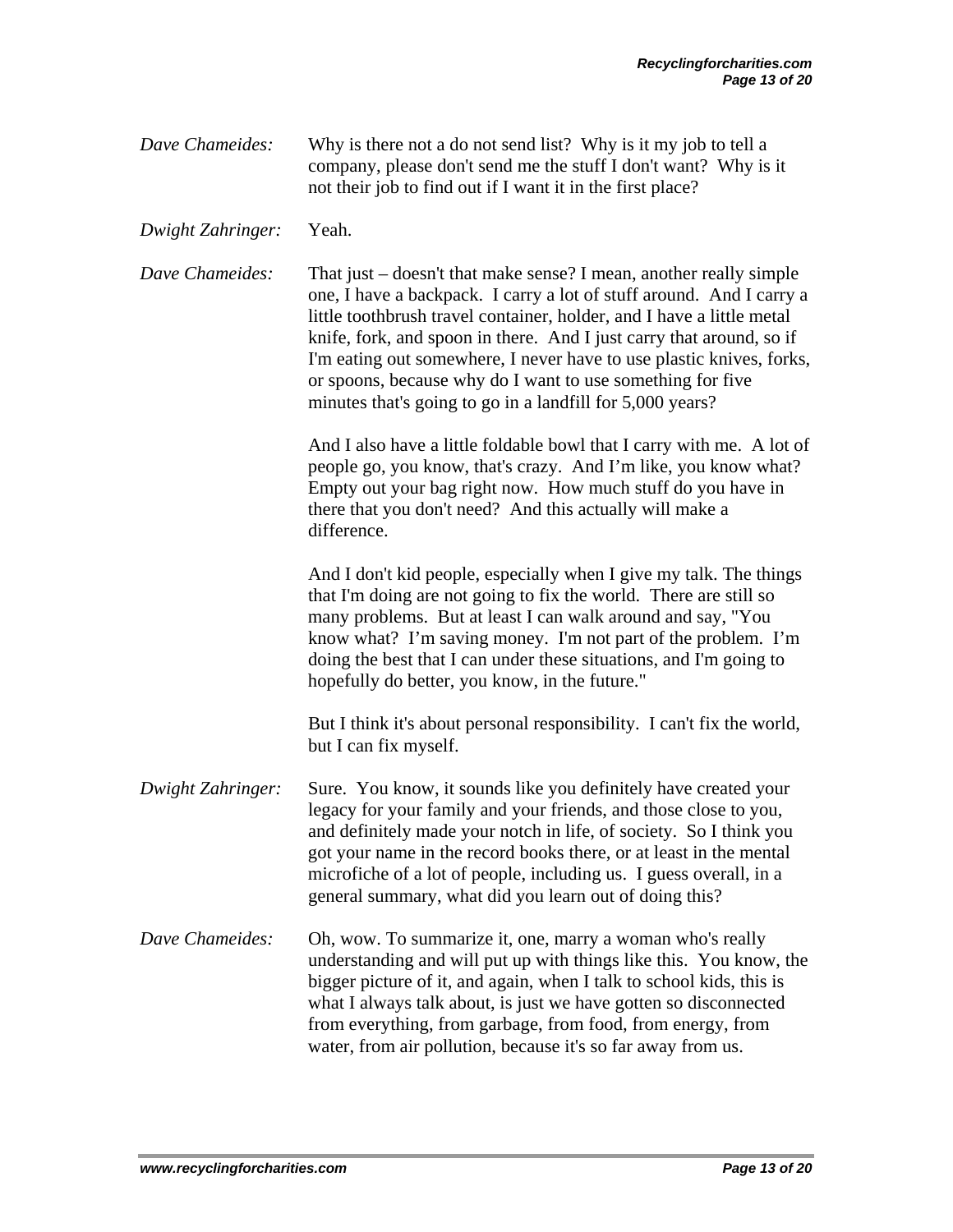You know, when you turn on your light, you know, that energy is coming, depending on where you live, from hundreds and thousands of miles away. You just don't know. And it's a little overwhelming to connect yourself to all these things, but I think that little by little, or just pick one, we need to understand what we're a part of, because if for instance, our energy comes from a number of different sources, but 49 percent of our electricity here in Southern California comes from two coal mines in Utah and Wyoming.

And realistically, I have to understand that every time I turn my light on, some guy has to go down into a coal mine and dig coal out for 12 hours a day. I'm responsible for him going down there. Now there's a lot of politics involved with that and other things, and he needs a different job, and etcetera, etcetera, but I'm the one who's putting that into motion.

So you know, I think we need to connect ourselves to what the consequences of our actions are, because the bottom line for me is I don't think most people want to do the wrong thing. I think most people want to do the right thing. But there's so much information, and there's so much confusion, and it's so vast that it's hard to know what the right thing is.

So everybody out there should look at their lives and pick one thing. If it's a plastic water bottle, if it's plastic bags, if it's plastic spoons, if it's turning the lights off, you know, whatever. And they can go to my website, and there area ton of different things on there. And just do one of them. Like just notch it up one level and commit to that, make it part of your life. After a month or two, it'll just become part of who you are and what you do.

And then notch it up the next level. We think of everything as an all or nothing proposition, and it's like, yeah, doing 100 things would be better than doing 10, but doing 10 is better than doing 1, and doing 1 is better than doing none. And if everybody in America right now started to do one more thing, started to waste a little bit less, we would be a little bit closer to cleaning things up.

*Dwight Zahringer:* Absolutely. Absolutely. You know, going through that entire process, I guess making the commitment, getting started, it doesn't sound like it was a shotgun start and stop. But I guess how easy did you teach yourself to change your lifestyle habits to minimize waste?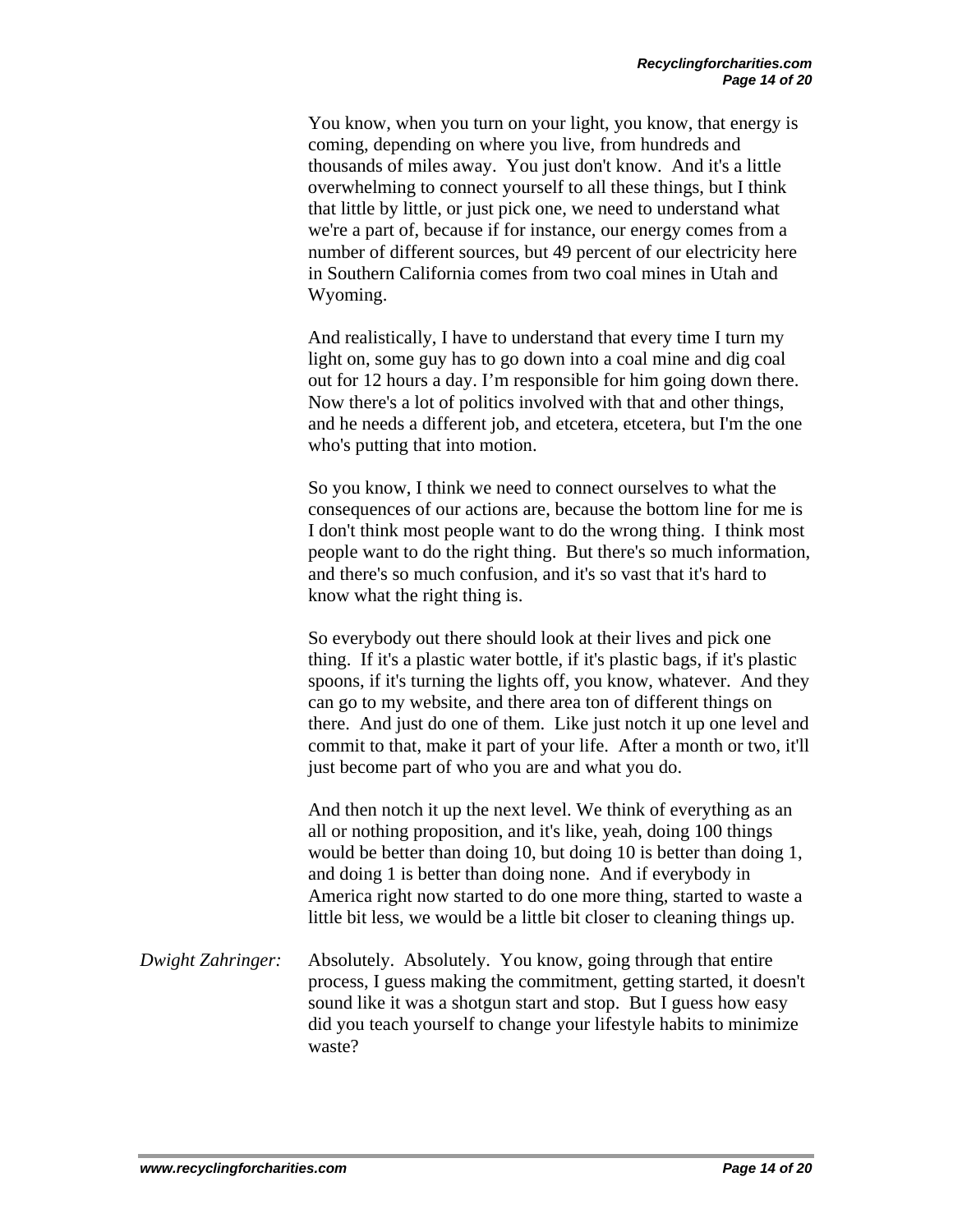*Dave Chameides:* That was actually really fascinating, because the first week or two was really tough, mainly because it was me going through the garbage, because I'd throw something out instinctively, and then go, "Oh, man." I'm digging through to find out whatever it was.

> But within a week or two, this just became part of me, I didn't even think about anymore. I mean, about a month into it, I was having coffee with a friend and they only had the little packets of sugar. And I was talking to him, and he looked at me, and he goes, "Do you realize that you just put the sugar packets in your pocket." And I said, "What?" And he goes, "The sugar packets. You put it in your coffee, and then you put it in your back packet."

And I looked in my back pocket, and I said, "Actually, I didn't even realize it." And he goes, "You don't even realize you're doing this anymore, do you?" And I said, "No."

So it's interesting the thing is, if I can train myself in a matter of weeks to not do something that is, such a part of your life, throwing something in the garbage, imagine how easy it is to train yourself to do something like plastic bags or whatever. You can kind of get yourself to do anything, if you put your mind to it.

*Dwight Zahringer:* Sure. Let's go ahead and just talk a little bit about the e-waste, since, you know, we do go ahead and recycle, and we promote recycling old cell phones, PDAs, digital cameras. Now the iPods and the iPhones, we're getting those items and stuff here, too. But these have not only, just like you said with the petroleum in the plastic bags, these have plastic casings, petroleum involved in that. There's a number of hard metals and soft ones, and some pretty bad elements inside of a lot of these items. And that's our main focus, also, too.

> The great news is that there's a lot of people out there that want to buy a lot of these parts, or broken down format, however. Talk a little bit about some of the e-waste that you collected, and what was it?

*Dave Chameides:* The e-waste that I collected was mostly not electronic stuff. I mean, I think there was actually one cell phone, but I don't even think that was included down there, because I gave it to a charity that takes them and refurbishes them for battered women or something. I forget what. I think a battered women's shelter.

> Most of the stuff that I had were like light bulbs, and those blue cold packs.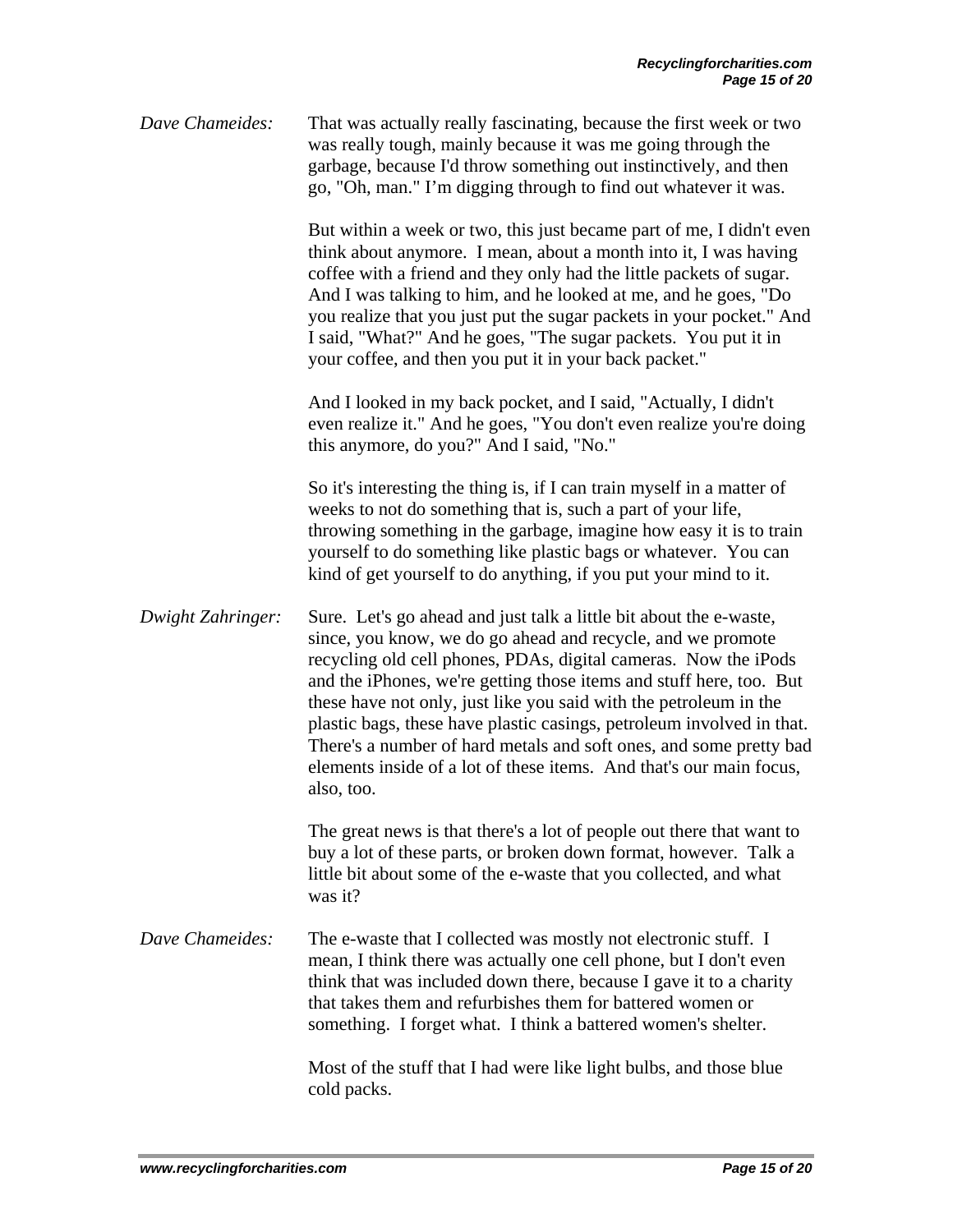## *Dwight Zahringer:* Yeah.

*Dave Chameides:* And I can't remember what else off the top of my head. There was a couple of batteries in there that got recycled, taken to a hazardous waste facility to be recycled. You make an excellent point, though. There are people who have these phones and iPods and who knows what, and they don't know what to do with them. And obviously, they probably don't want to throw them away. And these things have a tremendous amount of value.

> But a lot of times, they end up unfortunately in landfills, leaching into the ground water, or being sent to Malaysia or China, where they're taken down by people who aren't necessarily trained in what they're doing and can poison the groundwater and much worse.

*Dwight Zahringer:* One hundred percent. And that's one of the biggest points, is why we put together this as a charity itself, is not only is it a way to be sustainable, as yourself, and to kind of protect the environment, but there is a monetary value that these do contain. So that's why we put this together as a  $501(c)(3)$  nonprofit organization.

> One of the biggest components that we do receive that it's a hard time of the educational process, is if you think about it, on average now, statistically, Americans are going through a cell phone, or making a revision, on a yearly basis. Actually, it's closer to ten months. So every ten months, an American that utilizes a cell phone is changing their actual model.

> While there are buy back programs and more recycling efforts that are happening from the manufacturers that are continuing and becoming more apparent, a lot of these people do keep these items at home. They store them because they do feel they have a value. I paid \$200.00 for that two years ago. I've got to be able to do something with it. And they just don't know how to do that.

> Before long, and with the way with technology is changing, these items lose value and lose marketability so quickly. So that's what's interesting, is a lot of people do have a wireless electronic piece of e-waste in their possession or close to them, or at their home in a drawer somewhere.

> But the biggest thing is cords. How many different car chargers, home chargers, do people go through. Those are coated in plastic.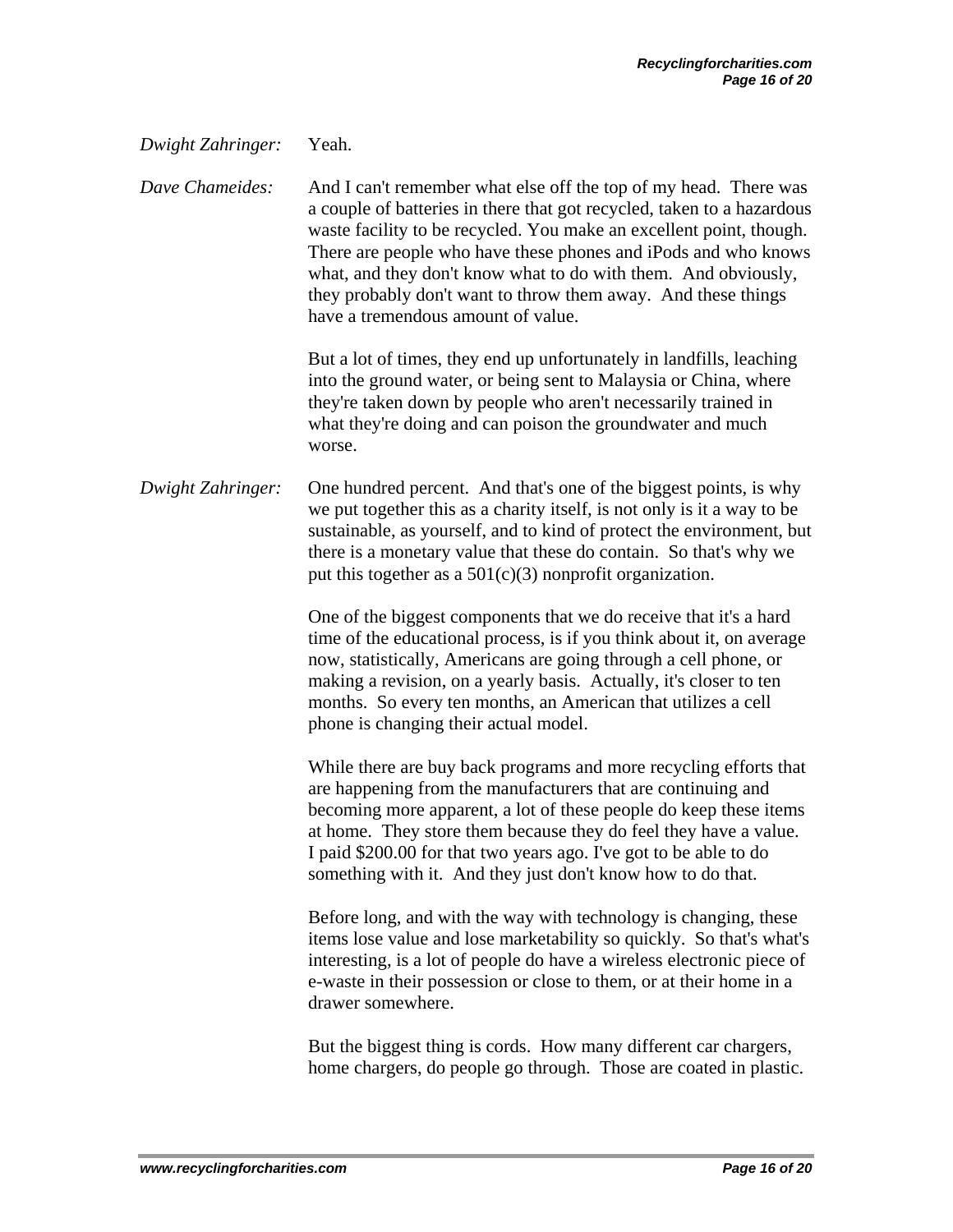They also contain nickel, steel, and the prize possession is copper now.

*Dave Chameides:* Yeah.

*Dwight Zahringer:* And you would not believe the amount of, you know, 55 gallon containers that we go through on a regular basis of these items that are smelted down and separated, and those yield a pretty good price, and they're put back into reuse.

*Dave Chameides:* Yep.

*Dwight Zahringer:* So it's amazing when you do start to analyze it and dig a little deeper, and I guess just pull back the front cover to explore some of this, of what really is obtainable by each individual just taking small little steps themselves.

> Dave, you have a program you put together. It's a seminar, and it's called Chasing Sustainability. Tell us a little bit about that.

*Dave Chameides:* Essentially what it is, it's designed for school kids, but I actually also just yesterday, I spoke at a CPA office here in Los Angeles. So I speak to religious institutions, you name it. And it's kind of an overall well the general idea of it is, as I was saying before, there's so much going on. It's so big. It's so overwhelming, and so much of, you know, what I feel is important about working towards a better environment has been politicized and all sorts of other things.

> And I think we need to go back to ground zero and just look at the big picture. So it sort of just talks about what the bigger picture out there is and how much energy we're using, and what we're going to need, and what the problems are associated with that, the problems for petroleum. Kind of the first half of it is sort of like this is the problem, and this is what's going on out there.

 And as I say at the beginning, it's really meant, the first half of it, to thoroughly depress everybody in the room. And then the second half of it, I go, "But you know what? There's hope." And I kind of come back and give people some ideas, and show them how they can further go on.

 But the big thing is, and this is why I love talking to kids, and I talk to kids all over the place, is someone told me it's like an environmental pep talk, because most of these kids are just like, "You know what? I can't do anything about this," or whatever.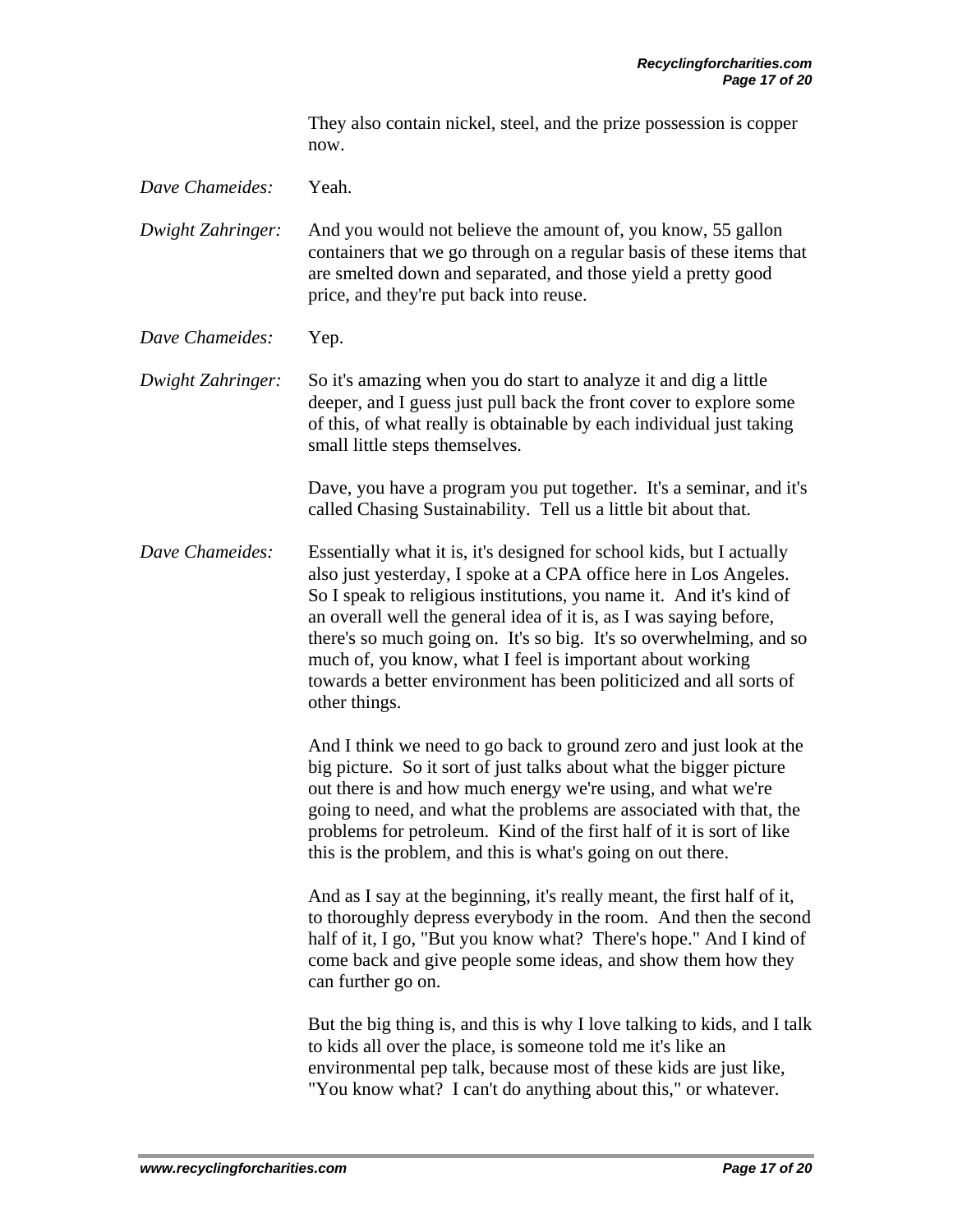|                   | And I point out to them, "Look, a 13-year-old kid invented<br>television." You know? There's so many things that have been<br>done by one person, that you've just got to put your mind to it, and<br>you can do this.                                                                                                                                                                                                                                                                                                           |
|-------------------|----------------------------------------------------------------------------------------------------------------------------------------------------------------------------------------------------------------------------------------------------------------------------------------------------------------------------------------------------------------------------------------------------------------------------------------------------------------------------------------------------------------------------------|
|                   | And I've had kids coming up and asking me for my autograph,<br>asking me how to start places in their schools. I had one girl come<br>up to me, or she wrote me a letter, actually, the next day, telling me<br>$she$ – for 14 years, hadn't slept with the light off, and for the first<br>time she slept with the light off, because she realized that her fears<br>were not as important as what she was doing to the planet.                                                                                                 |
| Dwight Zahringer: | Wow.                                                                                                                                                                                                                                                                                                                                                                                                                                                                                                                             |
| Dave Chameides:   | Which really was powerful to me.                                                                                                                                                                                                                                                                                                                                                                                                                                                                                                 |
| Dwight Zahringer: | Yeah.                                                                                                                                                                                                                                                                                                                                                                                                                                                                                                                            |
| Dave Chameides:   | And I emailed her. I was like, "I hope this doesn't come out on a<br>psychiatrist's couch." And I've been in touch with her since, and<br>she's actually started a green team at her school. And it's really<br>amazing.                                                                                                                                                                                                                                                                                                         |
|                   | The thing about kids is I think they feel helpless. And I try to point<br>out to them, you know what? You have so much power you don't<br>even understand it. And the power that you have is you can take<br>these facts, and I'm going to give you a lot of them, and you can<br>go to your parents and say, "Can you tell me why it makes sense to<br>drive down the street to the store? Can you tell me why it makes<br>sense to leave the lights on? Can you tell me why plastic water<br>bottles make sense?" X, Y, and Z. |
|                   | And I say, "Put the burden of proof on them, and do it respectfully.<br>But the bottom line is, they won't be able to do that. And if you<br>turn to them and say, 'Then we can't do this any more, because it's<br>wrong, they're going to step up." And this is how recycling started<br>My generation, we guilted our parents into recycling. And I tell<br>them, "You go and guilt your parents into doing better."                                                                                                          |
|                   | And it's had a tremendous response, and hopefully, this is only the<br>beginning. We have other things that we're sort of trying to do to<br>get to a wider audience on that level. I'm now creating several<br>other talks off it that are very specific. One is called What is<br>Food? Another one is just about energy. Another one is just about<br>vehicles, and X, Y, and Z, because sometimes I get calls from<br>places that want a specific sort of area.                                                              |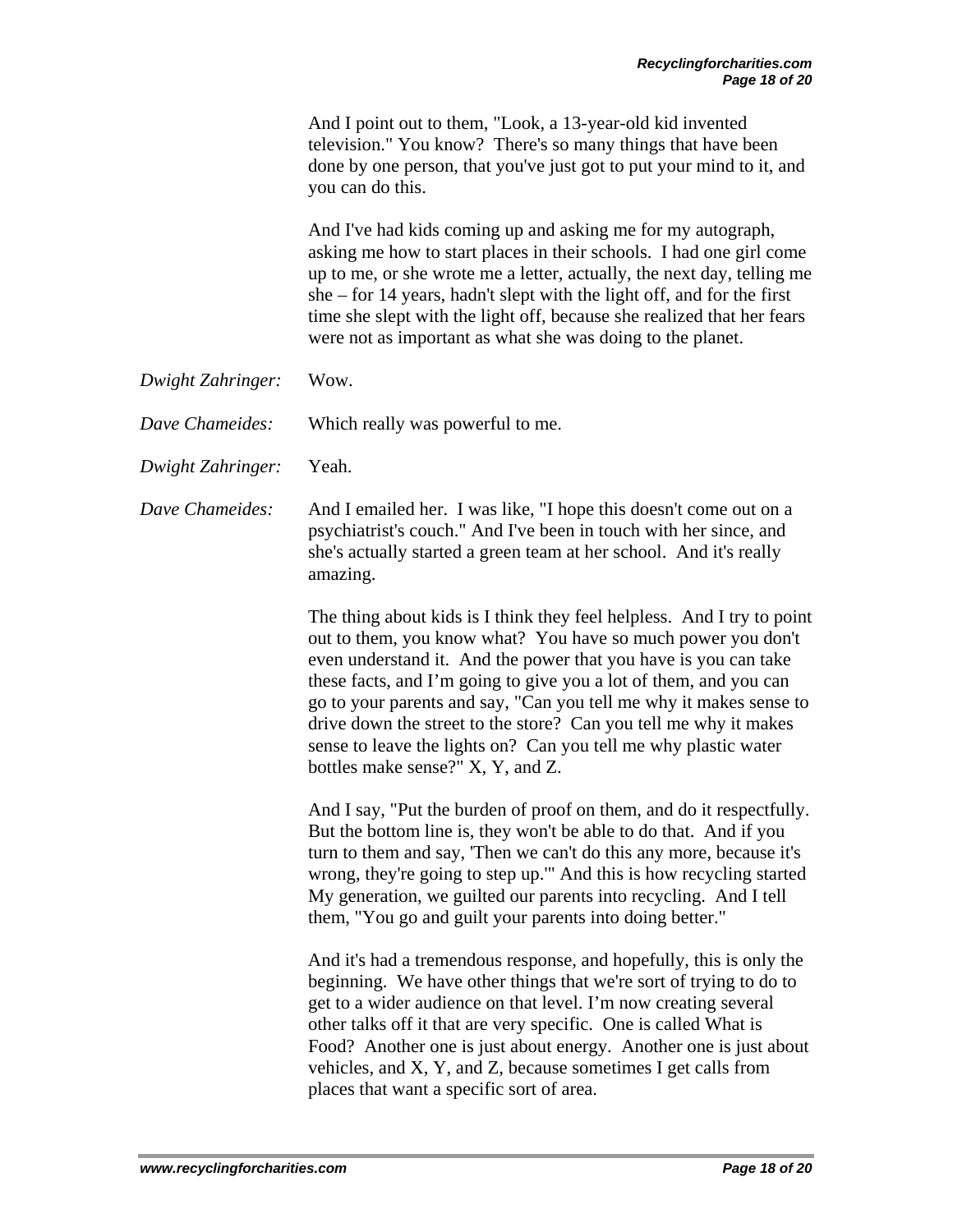- *Dwight Zahringer:* Sure. Sure. Well, that's great. We have a lot of organizations that participate with us, and we also have a lot of teammates and fans that are over on the West Coast, where you're at.
- *Dave Chameides:* Right on.
- *Dwight Zahringer:* If someone wants to get in touch with you and find out about getting together and getting to talk with you on Chasing Sustainability, how do they contact you?
- *Dave Chameides:* They can at Dave@SustainableDave.org. They can also go to SustainableDave.org, which takes them to a different website, but it'll get there. I think like up top on the right or something like that, it says Contact me, and they can send me an email there. Any of those will work.

 Like I said, the website, if you go on the website, on the left hand side, it says like 8.2 things you can do, and it's now like 12. But they're just very specific things. My thing is like don't wait for tomorrow. Pick something and start it today, and it actually becomes infectious, because you want to do more, you know.

- *Dwight Zahringer:* That's great. That's great. Again, I want to thank you very much. Dave Chameides of Sustainable Dave. It's 365DaysofTrash.org, and SustainableDave.org. Collected trash, and just became a great environmentalist and a great role model for all of us to follow by and raise our children by. David, thank you for taking the time out with us today. I hope everybody enjoyed this conversation. And we look to speak with you really soon and see more efforts from you.
- *Dave Chameides:* Thank you so much. I appreciate it.
- *[Music]*
- *Dwight Zahringer:* I want to thank you for tuning in to another edition of the Recycling for Charities podcast radio show. As always, we welcome your comments and suggestions, and are always looking for more content to put here on the actual podcast itself and on our website. Feel free to go on over there. You can sign up to become a charity or participating organization, or make a donation yourself as a regular consumer. They are tax deductible, since we are a 501(c)(3) nonprofit organization. www.RecyclingForCharities.com.